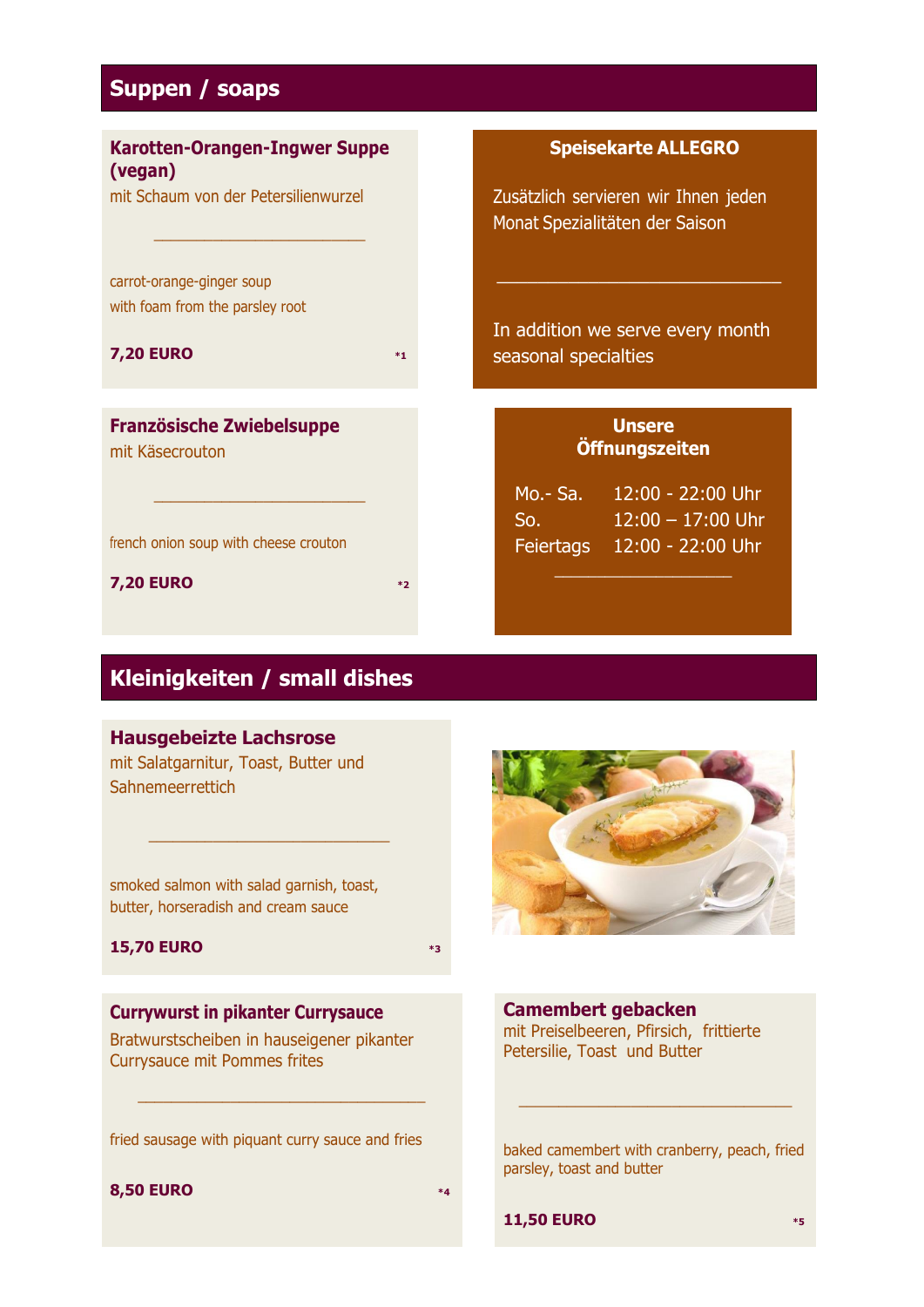## **Classics / classics**

## **Schweizer Wurstsalat**

Streifen von Lyoner Wurst und Käse mit Essiggurke, Zwiebeln, Butter und Brot

swiss sausage salad slices from lyoner sausage and cheese, gherkin, onions, butter and bread

 $\_$ 

#### **13,20 EURO \*6**

**HAUSMANNSKOST WIE BEI MUTTERN**

#### **Bayrischer Wurstsalat**

Streifen von Lyoner Wurst, Essiggurke und Zwiebeln, Butter und Brot

bavarian sausage salad, slices of sausage, gherkin, onions, butter and bread

\_\_\_\_\_\_\_\_\_\_\_\_\_\_\_\_\_\_\_\_\_\_\_\_\_\_

### **12,20 EURO \*7**

**Kalbsleber "Berliner Art"** 

Gebratene Apfelringe mit geschmorten Zwiebeln und Kartoffelpüree

calves' liver Berlin style with apple rings, fried onions and mashed potatoes

\_\_\_\_\_\_\_\_\_\_\_\_\_\_\_\_\_\_\_\_\_\_\_\_\_

#### **20,60 EURO \*8**



**Carpaccio vom Rind** mit Ruccola, Pinienkerne, Parmesan und Balsamico

beef-carpaccio with rocket salad, pine-nuts, parmesan-cheese and balsamico

 $\_$  . The set of the set of the set of the set of the set of the set of the set of the set of the set of the set of the set of the set of the set of the set of the set of the set of the set of the set of the set of the se

**17,80 EURO \*9**

**Hähnchen-Curry-Geschnetzeltes** mit frischen Früchten, Mandeln und **Basmatireis** 

\_\_\_\_\_\_\_\_\_\_\_\_\_\_\_\_\_\_\_\_\_\_\_\_\_

chicken curry with fresh fruits, almonds and rise

**18,50 EURO \*10**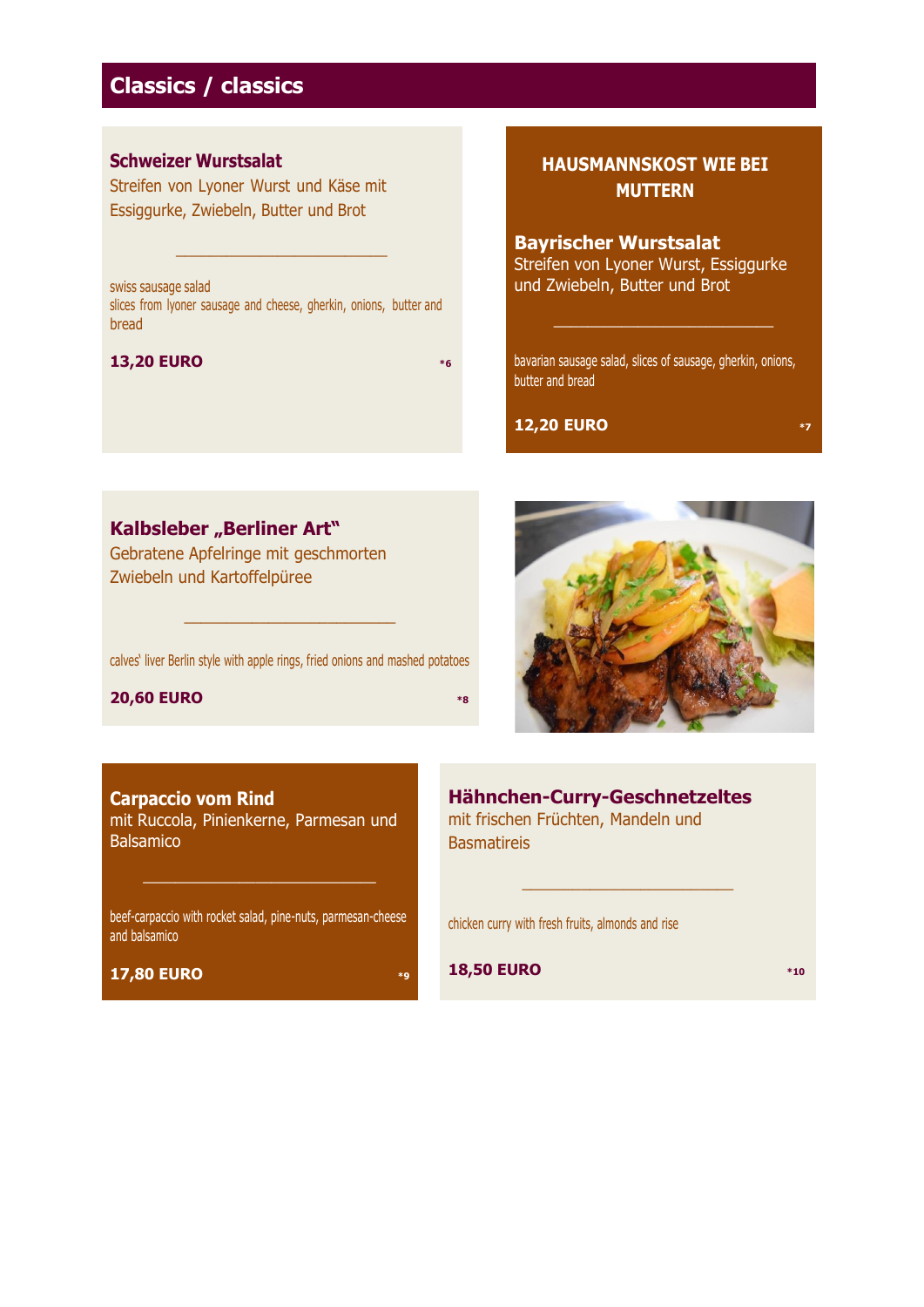## **Gut bürgerlich / good & solid**

## **Allgäuer Käseschnitzel**

Schweineschnitzel in Käsepanade, Rahmsauce, Pommes frites und **Salatgarnitur** 

allgäu cheese escalope with cheese breaded, pork escalope, cream sauce, pommes frites and salad garnish

\_\_\_\_\_\_\_\_\_\_\_\_\_\_\_\_\_\_\_\_\_\_\_\_\_

#### **18,80 EURO \*11**

## **Geschnetzeltes vom Schweinefilet "Züricher Art"**

mit Rahmchampignons, handgeriebener Kartoffelrösti und Salat

sliced pork filet "Zurich style" with mushrooms in cream, hand grated potatoes and salad

\_\_\_\_\_\_\_\_\_\_\_\_\_\_\_\_\_\_\_\_\_\_\_\_\_

**18,80 EURO \*12**



### **WEINEMPFEHLUNG**

**Weißwein** Pfalz, Grauer Burgunder Vier Jahreszeiten, trocken 0,2l 6,00 EURO

**Rotwein** Italien, Negroamaro, halbtrocken 0,2l 6,00 EURO

## **Recklinghäuser Krüstchen**

Schweineschnitzel paniert mit Toast, Spiegelei und Salatgarnitur

\_\_\_\_\_\_\_\_\_\_\_\_\_\_\_\_\_\_\_\_\_\_\_\_\_

breaded pork escolape with toast, fried egg and salad garnish

#### **16,50 EURO \*13**

**Gerichte für 2 / dishes for 2**

#### **Familienplatte**

Medaillons vom Rind/ Schwein/ Hähnchen dazu gebratene Waldpilze/ knusprige Speckscheiben/ Rahmsauce/ Gemüse der Saison / Butterspätzle/ Pommes frites

#### family platter

medallions of beef with pork, chicken, fresh mushrooms, cream sauce, fried bacon/ broccoli, swabian noodles, croquettes and french fries

\_\_\_\_\_\_\_\_\_\_\_\_\_\_\_\_\_\_\_\_\_\_\_\_\_

**25,50 EURO pro Person \*14**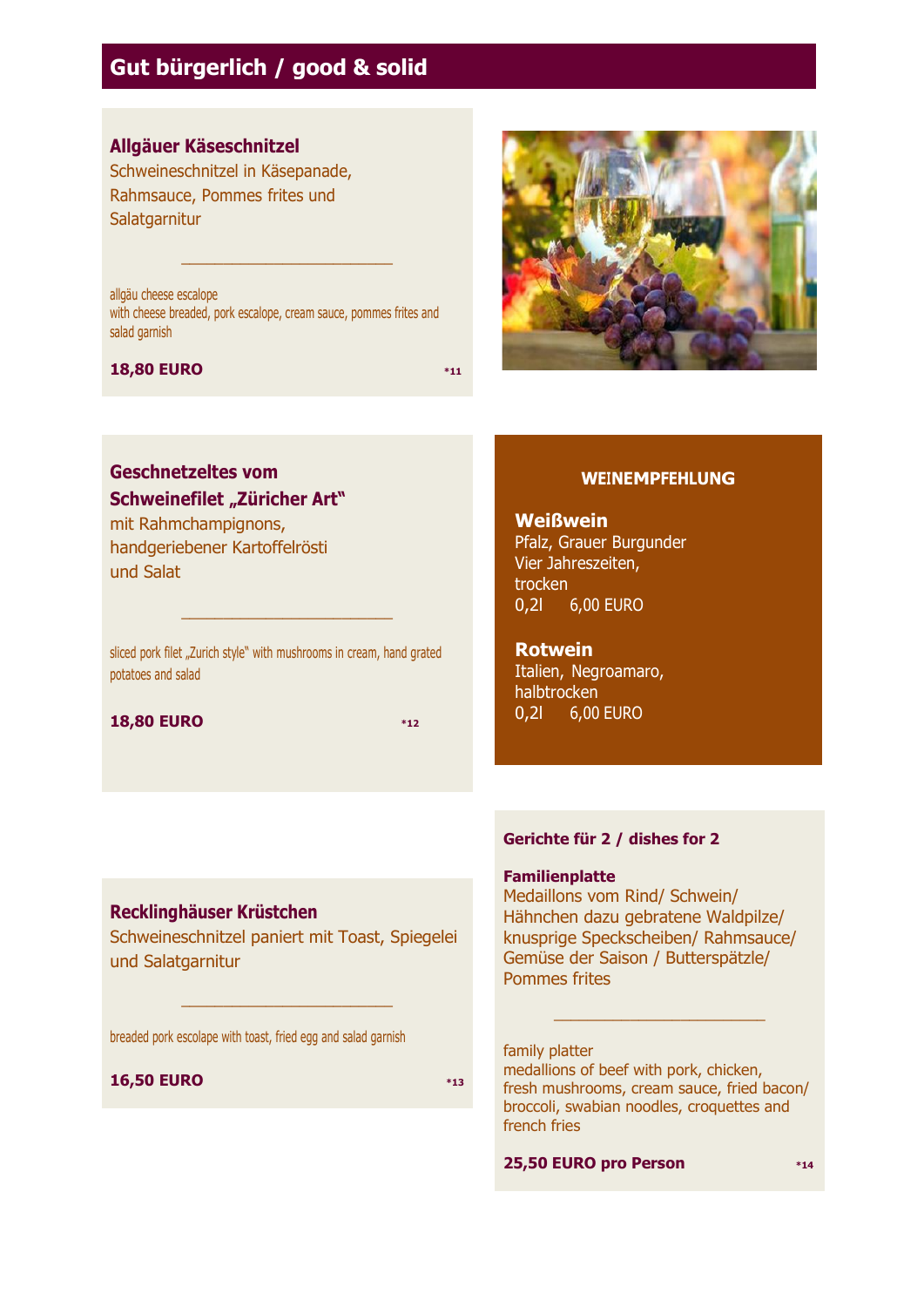## **Steaks**



**\* Alle Steaks werden mit Kräuterbutter serviert / all steaks are served with herb butter**

| je 4,50 EURO                                                                                                                                   | je 4,50 EURO                                                                                                        | je 3,50 EURO                                                                                                                             |
|------------------------------------------------------------------------------------------------------------------------------------------------|---------------------------------------------------------------------------------------------------------------------|------------------------------------------------------------------------------------------------------------------------------------------|
| <b>WÄHLEN SIE:</b><br>Pommes frites<br>$\bullet$<br><b>Bratkartoffeln</b><br>$\bullet$<br>Spätzle<br>$\bullet$<br>Folienkartoffel<br>$\bullet$ | <b>WÄHLEN SIE:</b><br>Beilagensalat<br>$\bullet$<br>Gemüsebouquet<br>$\bullet$<br>mediterranes Gemüse<br>$\bullet$  | <b>WÄHLEN SIE:</b><br>Pfeffersauce<br>$\bullet$<br>Waldpilzsauce<br>$\bullet$<br>Balsamicosauce<br>$\bullet$<br>Safransauce<br>$\bullet$ |
| at your choice:<br>french fries<br>$\bullet$<br>fried potatoes<br>$\bullet$<br>Swabian noodles<br>$\bullet$<br>baked potatoe<br>$\bullet$      | at your choice:<br>side salad<br>$\bullet$<br>vegetable bouquet<br>$\bullet$<br>vegetable mediterranes<br>$\bullet$ | at your choice:<br>pepper sauce<br>mashroom sauce<br>$\bullet$<br>saffron sauce<br>$\bullet$<br>balsamicosauce<br>$\bullet$              |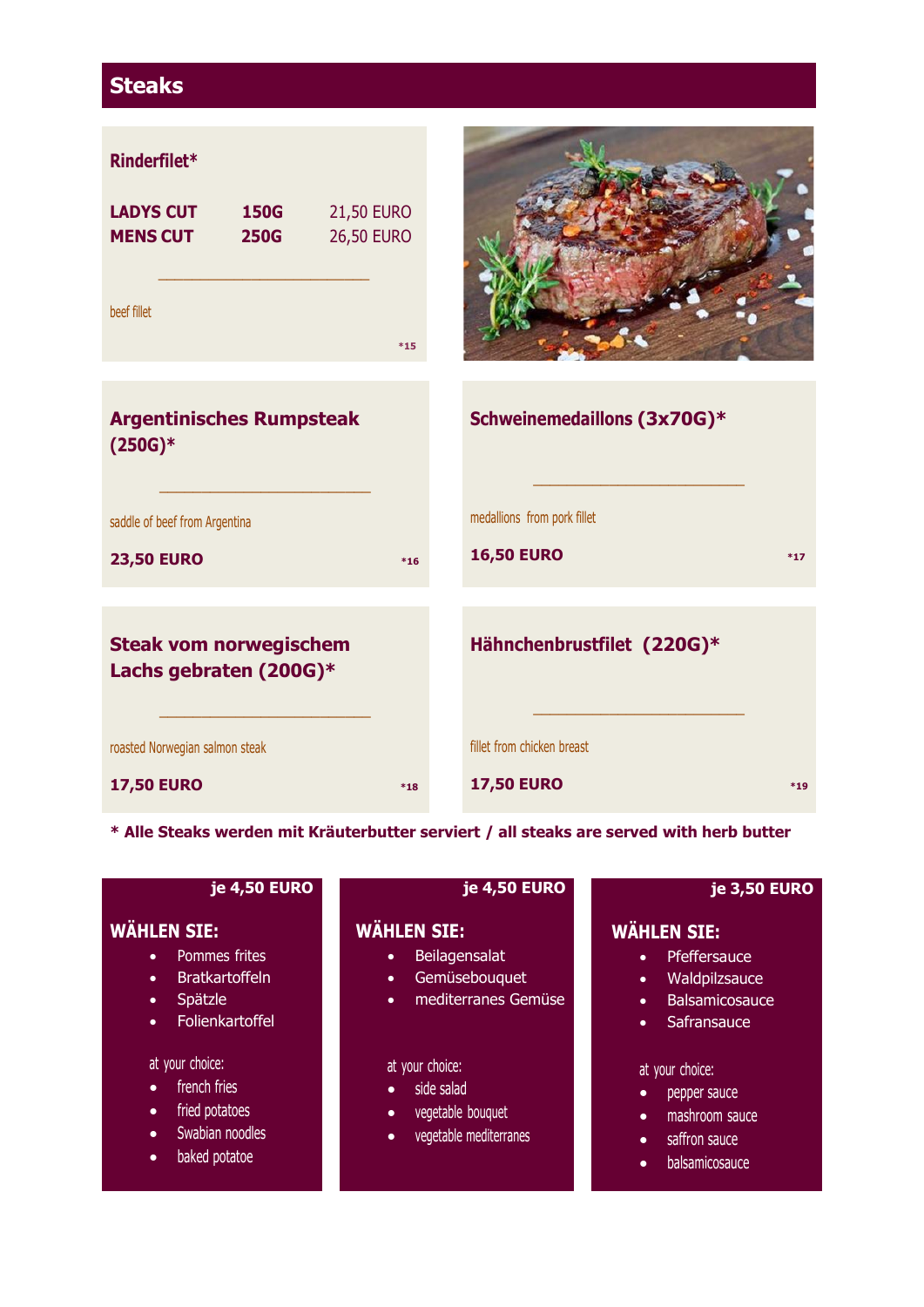## **Burger & Toast**

### **BURGER**

Beefsteak/ Bacon/ Zwiebeln/ Gurke/ Tomate/ Salat/ Relish/ Sesambrötchen/Pommes frites

\_\_\_\_\_\_\_\_\_\_\_\_\_\_\_\_\_\_\_\_\_\_\_\_\_

beef steak/ bacon/ onions/ cucumber/ tomato/green salad/ relish/ sesame roll/ French fries

**Classic Burger 16,20 EURO Cheeseburger 17,20 EURO \*20** 

## **TOAST HAWAII**

Toast mit Kochschinken, Ananas und mit Käse überbacken

\_\_\_\_\_\_\_\_\_\_\_\_\_\_\_\_\_\_\_\_\_\_\_\_\_

toast with ham, pineapple and baked with cheese

**8,50 EURO \*21**

## **Salate / salads**

## **CAESAR´S SALAT**

Romanasalat mit Caesardressing, Croutons, Parmesan, Hähnchenbruststreifen mit Honig und **Sesam** 

caesar's salad/ romaine lettuce/ croutons/ parmesancheese/ sliced chicken breast with honey and sesame

\_\_\_\_\_\_\_\_\_\_\_\_\_\_\_\_\_\_\_\_\_\_\_\_\_

#### **14,50 EURO \*22**

## **SALAT ALLEGRO**

Gemischte Blattsalate/ Tomate/ Gurke/ Paprika/ Medaillons von Rind/Schwein/ Hähnchen

salad "Allegro"/ different lettuces/ tomtato/ cucumber/ pepper/medallions from beef/ pork/ chicken

\_\_\_\_\_\_\_\_\_\_\_\_\_\_\_\_\_\_\_\_\_\_\_\_\_



## **SALAT PROVENCE**

warmer Ziegenkäse ummantelt mit krossem Schinken/ grüner Salat/ Honig/ geröstete Pinienkerne

salad provence/warm goat's milk cheese wrapped with bacon/ greenlettuce/ honey/ roasted pine nuts

\_\_\_\_\_\_\_\_\_\_\_\_\_\_\_\_\_\_\_\_\_\_\_\_\_

#### **16,50 EURO \*23**